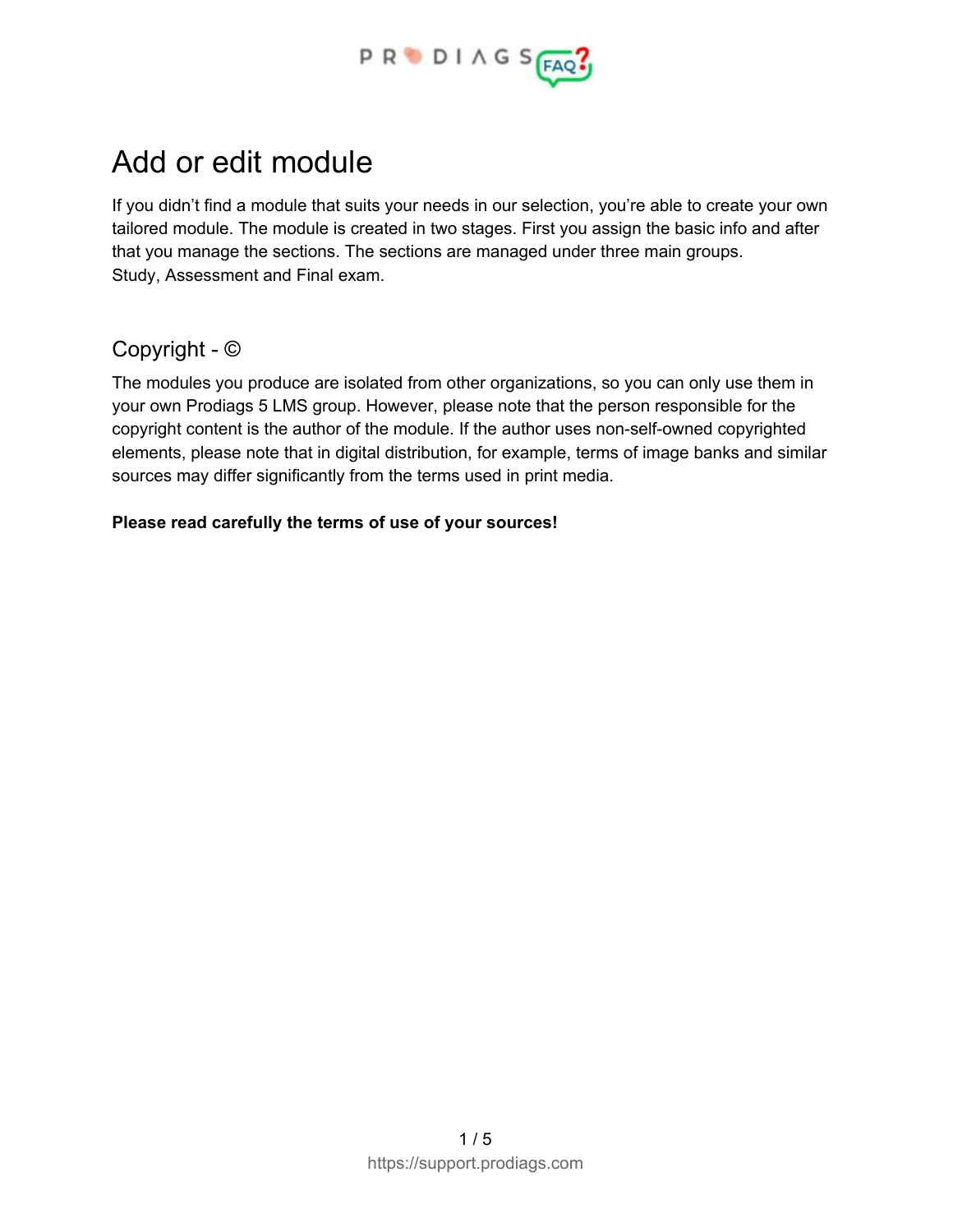

Creating a new Module

| Hidden     | 1.<br>$\overline{\phantom{a}}$ |                              |
|------------|--------------------------------|------------------------------|
|            |                                | <b>Study</b>                 |
|            |                                | Add New                      |
|            |                                | <b>Assessment</b><br>Add New |
|            |                                |                              |
|            |                                | <b>Final exam</b><br>Add New |
|            |                                |                              |
|            |                                |                              |
|            |                                |                              |
|            |                                |                              |
| Module ID* | 2.                             |                              |

Before you can start adding section triggers you have to assign the basic info.

- 1. Module name.
	- For easy use it's recommended that you describe the content clearly.
- 2. Module ID.
	- The teacher can use the Module ID for example for filtering users in the "Add or edit module participants" view. Most importantly, you can't have modules with the same ID.
- 3. Module Area.
	- The Module Area affects for example the filtering of modules in the main view and admin tasks.
- 4. Language.
	- The interface language and module language are independent of each other. Module language affects eg the final test and certificate language.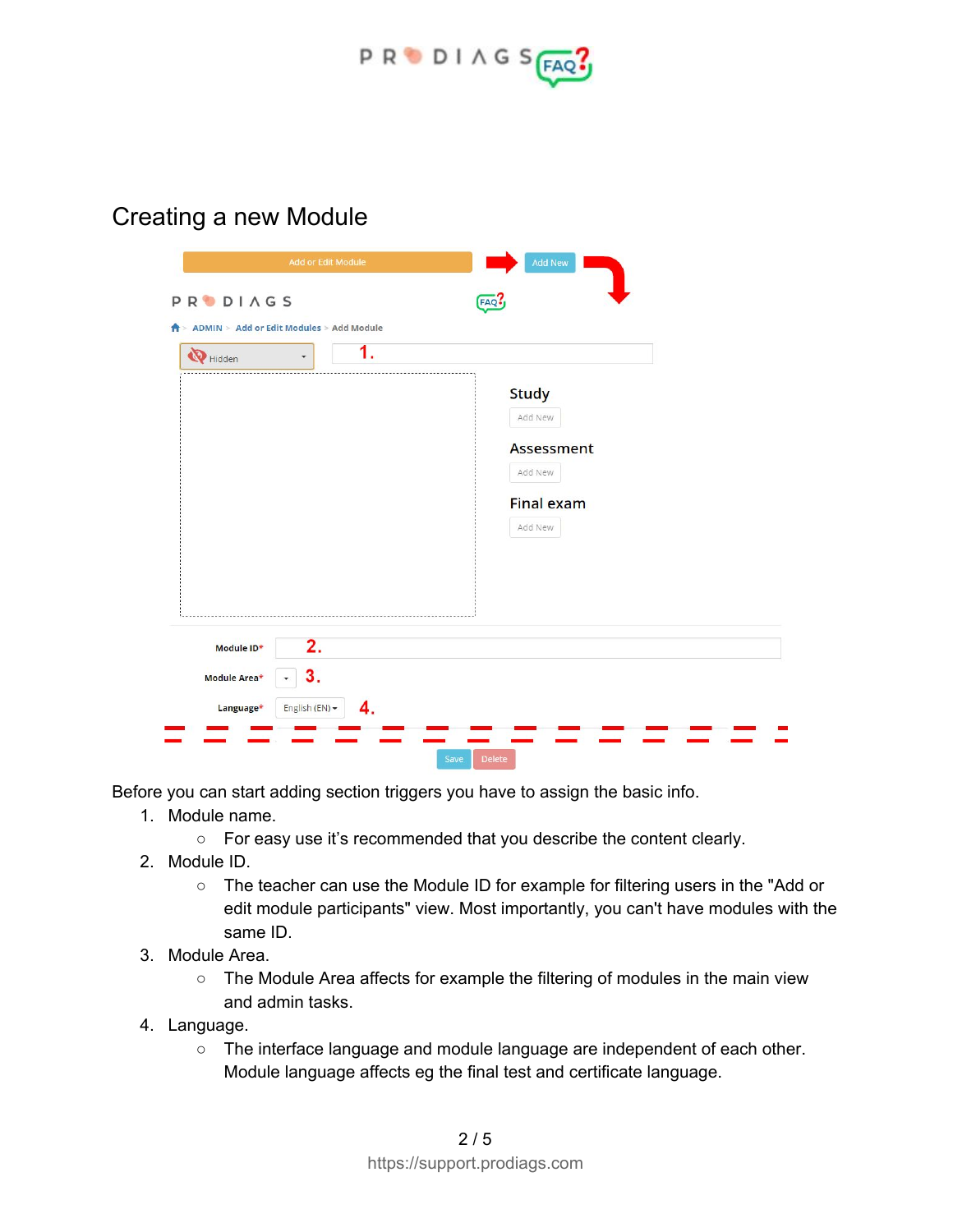

## **Publicity**

| <b>PRODIAGS</b>                                                             | FAQ                            |  |
|-----------------------------------------------------------------------------|--------------------------------|--|
| ADMIN > Add or Edit Modules > Edit Module<br>TEst<br>Hidden<br>$\mathbf{v}$ |                                |  |
| <b>O</b> Public<br>Public - Regionally Limited<br>Public - BETA             | <b>Study</b><br><b>Add New</b> |  |
| Hidden                                                                      | <b>Assessment</b>              |  |

When the module is hidden it doesn't appear to the students nor does it appear to the teacher in the participant management view. This ensures that a unfinished module does not end up in production. You can use the module normally with other admin tools, you can also share it with other teachers by changing the icon colour. The student isn't able to see the icon.

#### Module Description



The Module Description may contain formatted text and images. Images can be added as a link from an external web server or using File Manager Service. Image max. width is 500 px and suitable formats are JPG, GIF or PNG.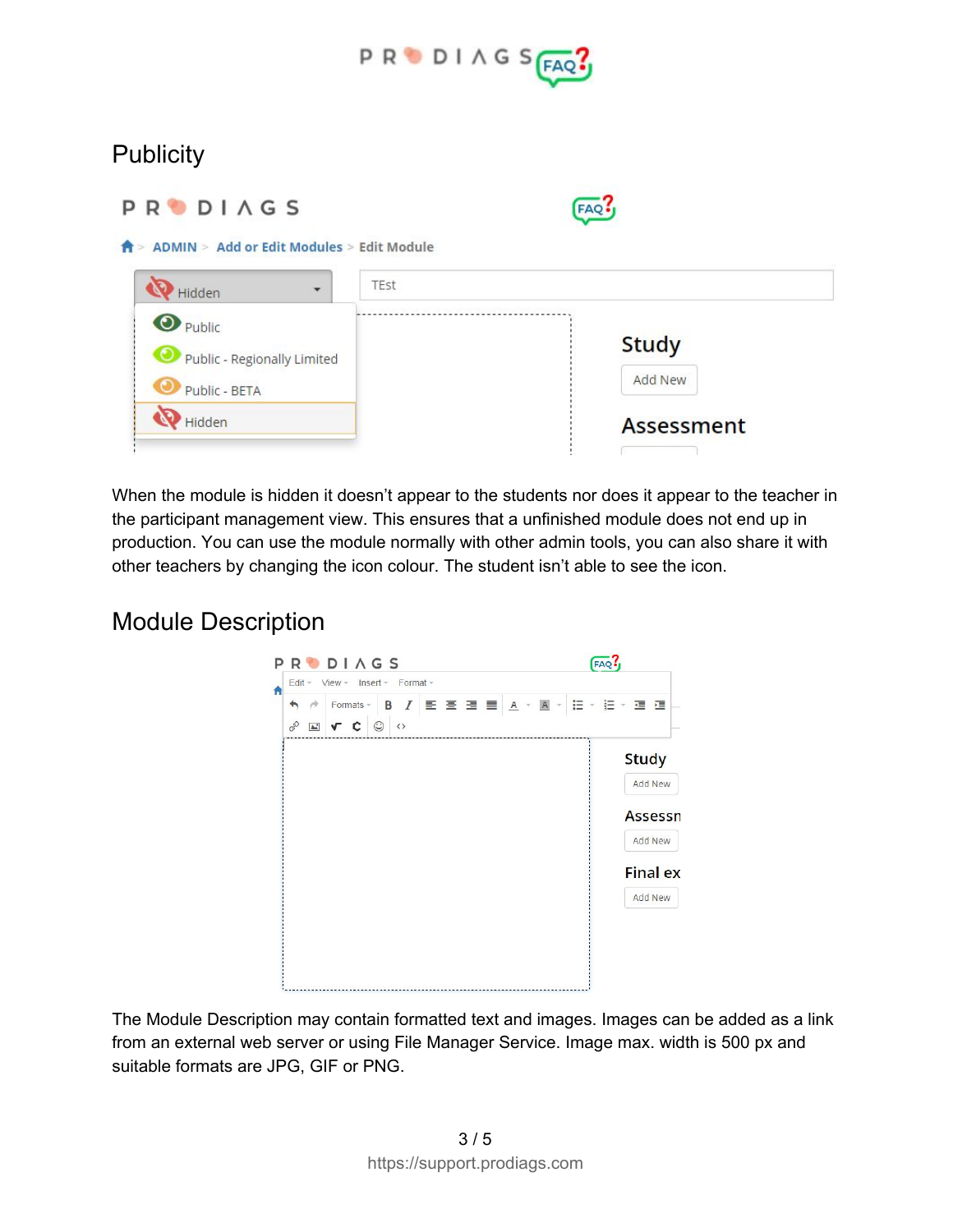

#### Instructions and Notes to the Teacher



You can guide the teacher in two different text fields. Both will appear to teachers in the Module Preview view. If you add type something in the "**Note to teacher**" field it will appear in the "Add or Edit Module Participants" view with a red triangle icon.

Then again the "**Instructions for the Teacher**" field is suitable for sharing usage and editing tips. The "**Note to teacher**" field is about critical issues, such as when the content of the module is incorrect or it will be removed from production shortly. It is advisable to use this function only when the module needs special attention.

## Module Description on Certificate



If you use a Final Exam in your module, then the user has a possibility to print a PDF certificate of his/her study register. You can assign the **Module Description on Certificate** in the field that's shown above, it's similar to the **Module Description** but you won't be able to use pictures or text formatting. Space is also more limited in this field.